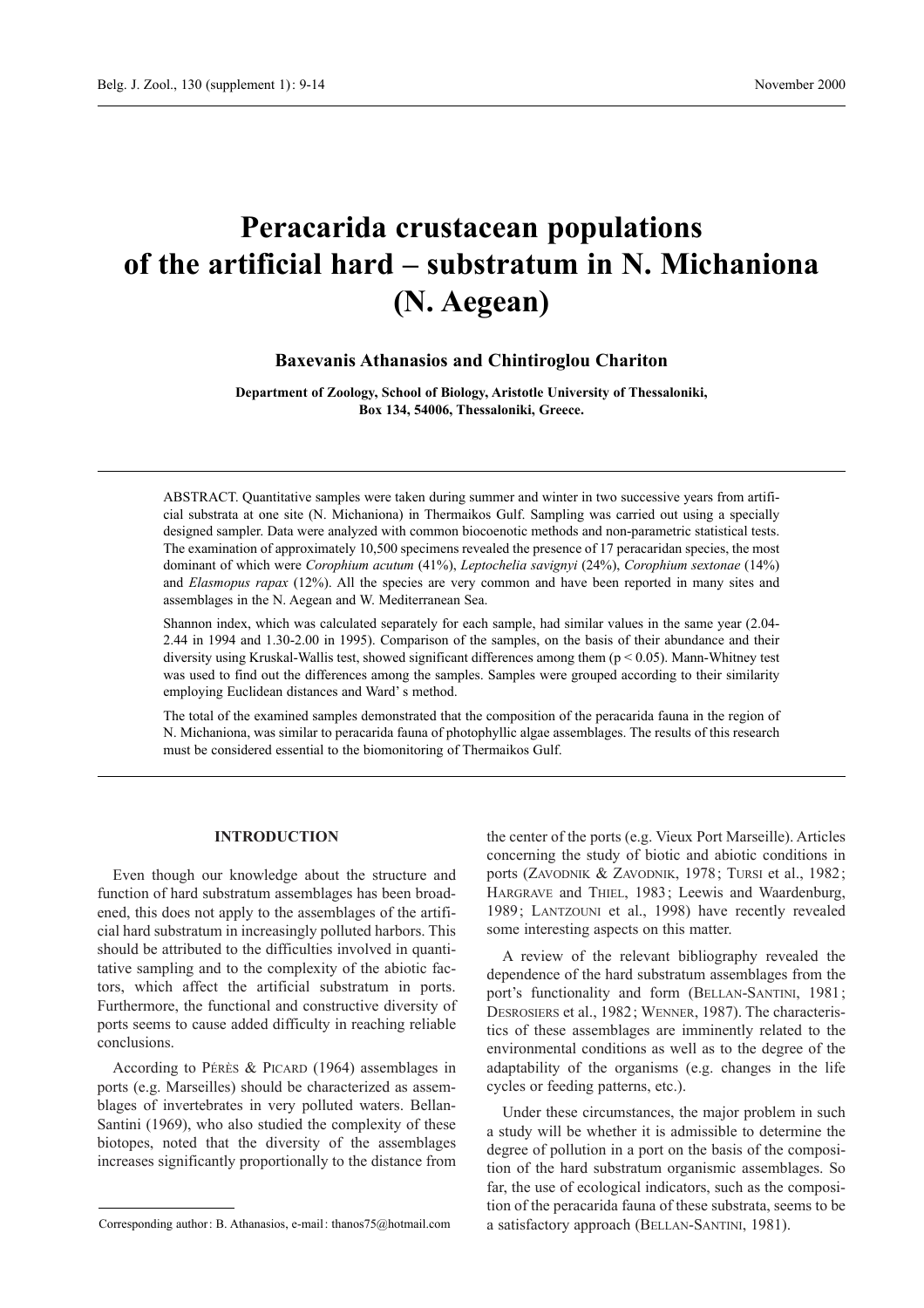The aim of this study is to give the results on the structure of hard substratum peracarida assemblages (Crustacea; Malacostraca; Peracarida) of the port in N. Michaniona (Thermaikos Gulf), setting up the initial base for biomonitoring.

## **MATERIAL AND METHODS**

#### **Habitat description**

N. Michaniona is situated 30km south-east of Thessaloniki in the east coast of Thermaikos Gulf (Fig. 1). N. Michaniona's port serves the needs of a great number of fish boats (trawls, purse seines, etc.). Until 1994, there was one large pier in N. Michaiona but in 1995 the works for a second, smaller pier started. The works were terminated in 1995. The samples were taken in the area protected by the piers and from the artificial hard substratum at the land side. The sampling area can be characterized as degraded rather than polluted, because it is not directly affected by the industrial area on the western coast of the Bay. This point is reinforced by the presence of *Arbacia lixula, Paracentrotuts lividus, Anemonia viridis, Actinia equina* which are considered as indicators of non-polluted



Fig. 1a. – Sampling area in N. Michaniona.



Fig. 1b. – Map of Thermaikos Gulf.

waters (Schmidt, 1972; Harmelin et al., 1981). The surface water temperature varied from 10.5 to 28°C, following a seasonal pattern, with the highest temperatures in July-August and the lowest in January-February (fig. 2). The water salinity was more or less stable (about 37%).



Fig. 2. – Salinity ( $O_{00}$ ) and Temperature (°C) values during the sampling period (1994-1995).

#### **Sampling and statistics**

Sampling was carried out on the artificial hard substratum of the pier in N. Michaniona, in summer and winter of two successive years (1994 and 1995). Scuba diving was employed and a special hard substratum sampler described by CHINTIROGLOU & KOUKOURAS (1992) was used. The advantage of this particular sampler, which is similar to others (STIRN, 1981) is that it ensures to a large extent the isolation of the sample and it can be well attached and fixed on the substrate. The area covered by this sampler is  $400 \text{ cm}^2$  (20 x 20 cm), which is the minimum necessary quadrat area for the investigation of hard substratum assemblages (BELLAN-SANTINI, 1969; Stirn, 1981). Samples were preserved in 10% formaline solution. In total, 12 samples were taken (3 samples per season). In order to quantify the contribution of the various species, mean abundance and partial mean dominance were calculated (BELLAN-SANTINI, 1981). The Shannon-Wiener information function  $(H')$  and the Evenness index  $(J')$  were used as diversity indices (DAGET, 1979). For the compari-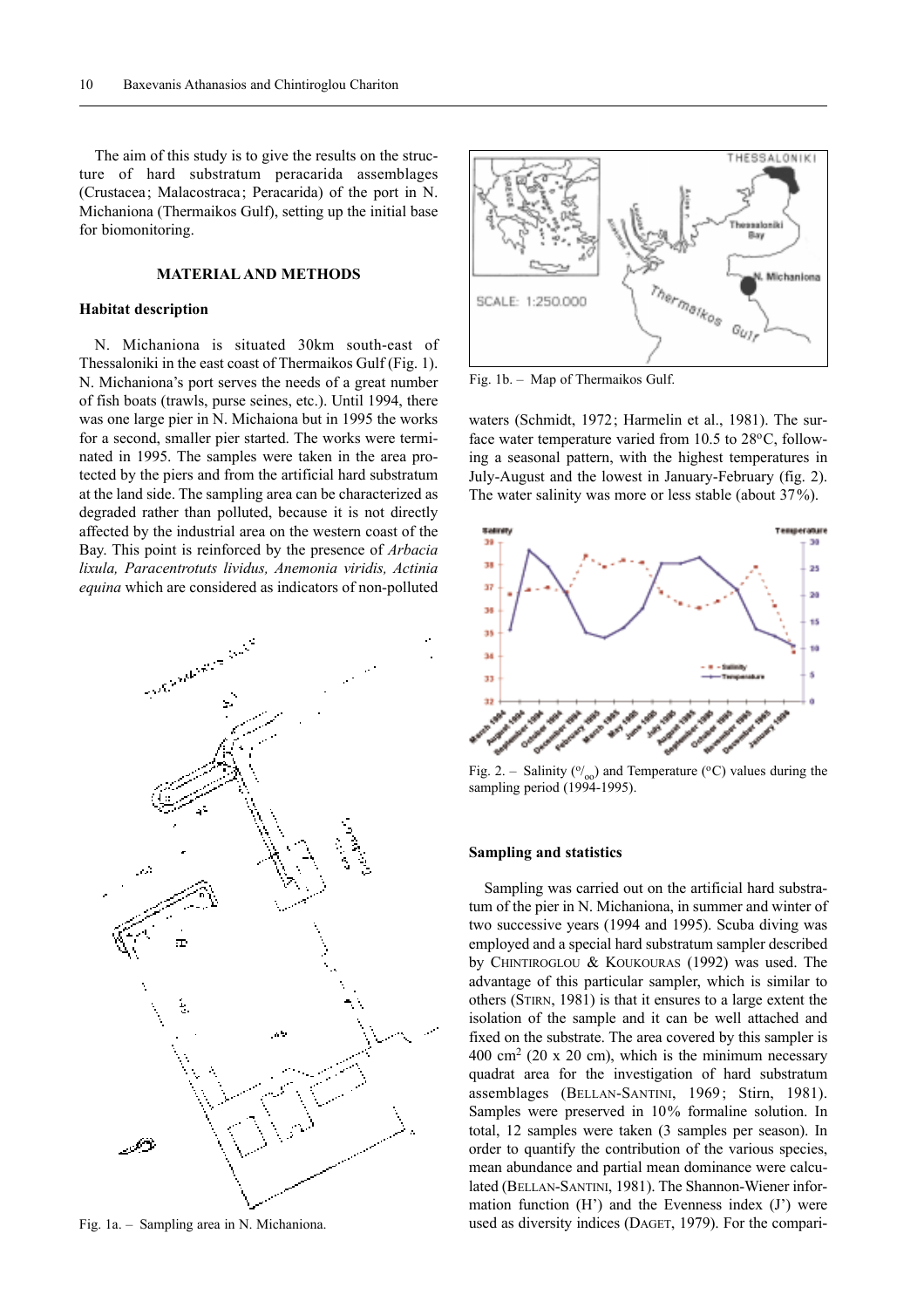son of peracarida diversity between seasons and years, non-parametric tests, such as Kruskal-Wallis test and Mann-Whitney test (SIEGEL, 1956) were employed. Ward' s method was used to construct hierarchical classification of peracarida fauna similarities between seasons using Euclidean distances (ALDENDERFER & BLASHFIELD, 1984).

# **RESULTS**

During this study 10,501 peracaridean individuals were identified, which belong to 4 classes (Amphipoda,

Isopoda, Tanaidacea and Cumacea) and 17 species (13 Amphipoda, 2 Isopoda, 1 Tanaidacea and 1 Cumacea). Mean abundance and partial mean dominance were calculated (Table 1), as well as the total numbers of species, individuals, Shannon-Wiener index (H') and Evenness index (J'). The most dominant species, by far, was *Corophium acutum* ( $mA = 360.42$ ,  $pmp = 41.18$ ); second most was *Leptochelia savignyi* (mA = 207.83, pmD = 23.75) and third *Corophium sextonae* (mA = 125.92, pmD = 14.39). Three other species (*Elasmopus rapax, Ericthonius brasiliensis* and *Jassa marmorata*) showed relatively high abundance in some of the samples.

Peracarida species in the 4 sampling periods (P: presence, mA: mean abundance, mD: mean dinance)

|                                                                                                                                                                                                                                                                                                                               | Winter 1994                                                                                             |                                                                                             |                                                                                                                                      | Summer 1994                                                                                                |                                                                                                   |                                                                                                                                     | Winter 1995                                                                                           |                                                                                                    |                                                                                                                             | Summer 1995                                                                                                                 |                                                                                                      |                                                                                                                               |
|-------------------------------------------------------------------------------------------------------------------------------------------------------------------------------------------------------------------------------------------------------------------------------------------------------------------------------|---------------------------------------------------------------------------------------------------------|---------------------------------------------------------------------------------------------|--------------------------------------------------------------------------------------------------------------------------------------|------------------------------------------------------------------------------------------------------------|---------------------------------------------------------------------------------------------------|-------------------------------------------------------------------------------------------------------------------------------------|-------------------------------------------------------------------------------------------------------|----------------------------------------------------------------------------------------------------|-----------------------------------------------------------------------------------------------------------------------------|-----------------------------------------------------------------------------------------------------------------------------|------------------------------------------------------------------------------------------------------|-------------------------------------------------------------------------------------------------------------------------------|
|                                                                                                                                                                                                                                                                                                                               | P                                                                                                       | mA                                                                                          | mD                                                                                                                                   | P                                                                                                          | mA                                                                                                | mD                                                                                                                                  | P                                                                                                     | mA                                                                                                 | mD                                                                                                                          | P                                                                                                                           | mA                                                                                                   | <b>MD</b>                                                                                                                     |
| Corophium acherusicum<br>Corophium acutum<br>Corophium sextonae<br>Elasmopus rapax<br>Ericthonius brasiliensis<br>Jassa marmorata<br>Leucothoe serraticarpa<br>Leucothoe spinicarpa<br>Liljeborgia dellavallei<br>Maera inaequipes<br>Stenothoe cavimana<br>Stenothoe monoculoides<br>Perioculodes aequimanus<br>Cymodoce sp. | 3<br>3<br>3<br>3.<br>3<br>$\theta$<br>1<br>$\theta$<br>$\Omega$<br>3<br>$\overline{c}$<br>$\theta$<br>3 | 5.0<br>207.7<br>91.3<br>80<br>1.3<br>0.0<br>0.33<br>0.0<br>0.0<br>8.0<br>3.0<br>0.0<br>14.0 | 0.629<br>26.111<br>107.0 13.453<br>11.484<br>10.059<br>0.168<br>0.000<br>0.042<br>0.000<br>0.000<br>1.006<br>0.377<br>0.000<br>1.760 | $\overline{2}$<br>3<br>3<br>3<br>3<br>1<br>$\overline{2}$<br>1<br>1<br>1<br>$\theta$<br>1<br>$\theta$<br>3 | 2.0<br>267.7<br>167.3<br>61.31<br>19.31<br>3.01<br>0.3<br>0.3<br>0.7<br>0.0<br>0.3<br>0.0<br>11.0 | 0.185<br>24.780<br>324.3 30.022<br>15.489<br>5,677<br>1.799<br>0.278<br>0.031<br>0.031<br>0.062<br>0.000<br>0.031<br>0.000<br>1.018 | $\theta$<br>3<br>3<br>3<br>$\theta$<br>$\theta$<br>$\theta$<br>$\boldsymbol{0}$<br>3<br>$\theta$<br>3 | 0.0<br>167.0<br>4.0<br>30.3<br>0.3<br>0.7<br>0.0<br>0.0<br>0.0<br>0.0<br>11.7<br>0.0<br>0.3<br>7.3 | 0.000<br>46.130<br>1.105<br>8.379<br>0.092<br>0.184<br>0.000<br>0.000<br>0.000<br>0.000<br>3.223<br>0.000<br>0.092<br>2.026 | $\theta$<br>3<br>3<br>3<br>3<br>$\theta$<br>$\Omega$<br>$\theta$<br>$\theta$<br>$\theta$<br>$\theta$<br>$\theta$<br>1<br>31 | 0.0<br>799.3<br>68.3<br>142.0<br>22.3<br>0.0<br>0.0<br>0.0<br>0.0<br>0.0<br>0.0<br>0.0<br>0.3<br>2.0 | 0.000<br>57.993<br>4.958<br>10.302<br>1.623<br>0.000<br>0.000<br>0.0001<br>0.000<br>0.000<br>0.000<br>0.000<br>0,024<br>0.145 |
| Iphinoe sp.<br>Leptochelia savignyi<br>Paranthura nigropunctata                                                                                                                                                                                                                                                               | 3<br>$\Omega$                                                                                           | 0.3<br>277.3<br>0.0                                                                         | 0.042<br>34.870<br>0.0                                                                                                               | 3                                                                                                          | 0.3<br>220.0<br>1.0                                                                               | 0.031<br>20.364<br>0.093                                                                                                            | 2<br>3                                                                                                | 0.7<br>23.7<br>1.7                                                                                 | 0.184<br>6.553<br>0.460                                                                                                     | 3<br>3<br>3                                                                                                                 | 9.0<br>310,3<br>24.7                                                                                 | 0.653<br>22.512<br>1.790                                                                                                      |
| Number of individuals<br><b>Number of species</b><br>Shannonindex H'<br>Evenness index J'                                                                                                                                                                                                                                     | 2386<br>12<br>2.388<br>0.666                                                                            |                                                                                             |                                                                                                                                      | 3241<br>15<br>2.393<br>0.610                                                                               |                                                                                                   |                                                                                                                                     | 743<br>11<br>1.604<br>0.465                                                                           |                                                                                                    |                                                                                                                             | 4135<br>9<br>1.757<br>0.554                                                                                                 |                                                                                                      |                                                                                                                               |

Shannon index (H'), separately calculated for each season, showed higher values in 1994 (2.388 in winter and 2.393 in summer) than in 1995 (1.604 and 1.757, respectively). The highest value of the evenness index (J') appeared in the winter of 1994 ( $J' = 0.666$ ) and the lowest in the winter of 1995 ( $J' = 0.465$ ) (Fig. 3). The value of number of species reached its highest level in the summer of 1994 (16) whereas the lowest value of number of species was in the summer of 1995 (9). The number of species decreased between the two years (Fig. 4). Comparison of the four seasons' samples on the basis of their peracarida fauna diversity by Kruskal-Wallis test, showed significant differences among them  $(H = 7.9)$ ,  $p = 0.044$ ). Nevertheless, the samples that belong to the same year grouped together. The comparison of the 1994's samples with those of 1995 using the Mann-Whitney test, revealed significant differences between the



Fig. 3. – Shannon  $(H')$  and Evenness  $(J')$  indices for the four sampling periods.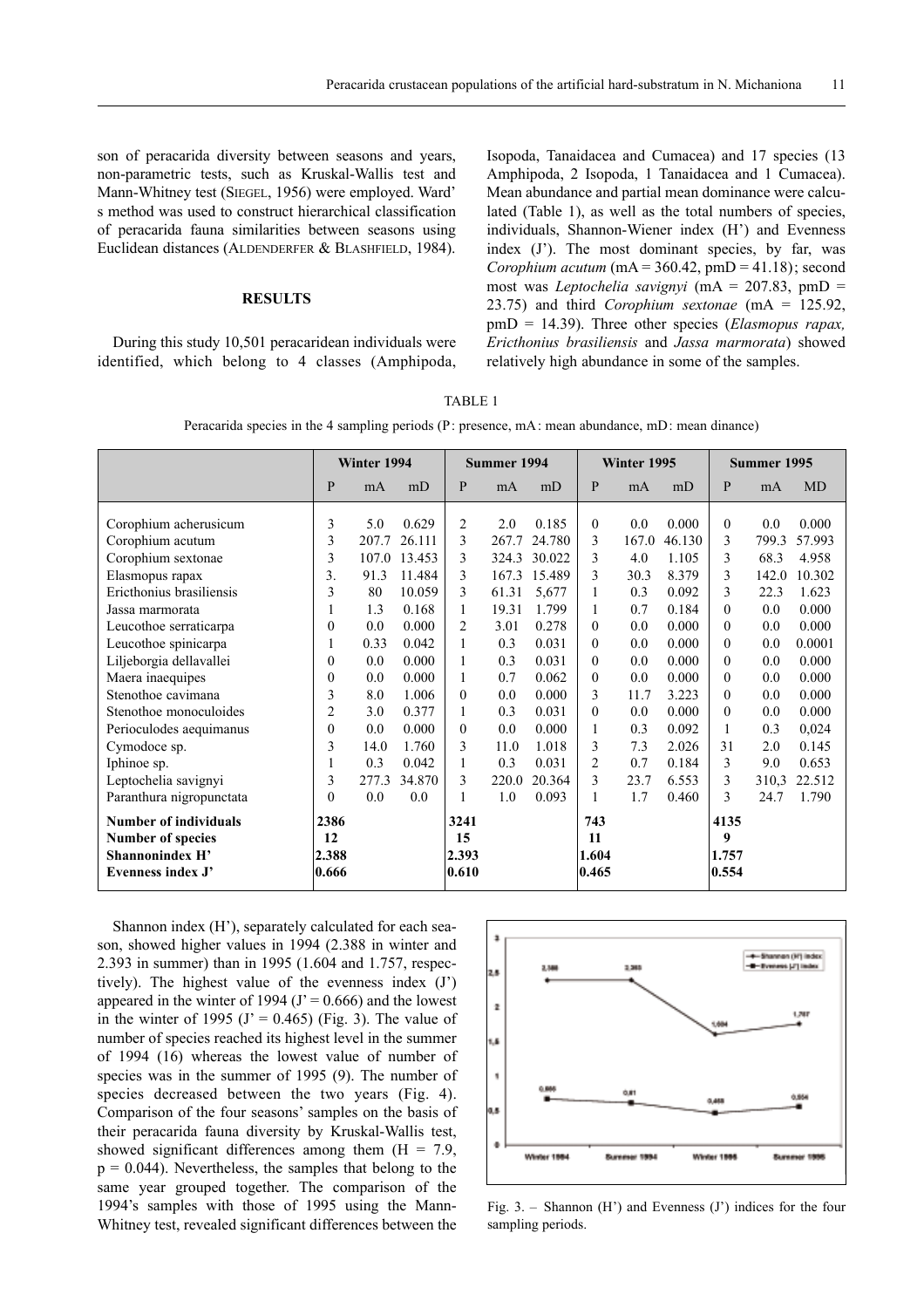

Fig. 4. – Number of individuals and number of species for each sampling period.

two years  $(Z = 2.9, p = 0.003)$ . As far the differences among the samples are concerned, there were significant differences between the samples of the winter of 1994 and 1995 ( $Z = 1.96$ ,  $p = 0.495$ ). Differences were also found between the samples of winter 1994 and summer 1995 and the samples of summer 1994 and winter 1995, as expected. On the contrary, the application of Mann-Whitney test showed that there were no significant differences regarding the samples of winter and summer of 1994 ( $Z = 0.218$ ,  $p = 0.827$ ) and the samples of winter and summer of 1995 ( $Z = 0.218$ ,  $p = 0.827$ ). In addition, there were no significant differences among the samples of the two summer periods in 1944 and in 1995 ( $Z = 1.528$ ,  $p = 0.127$ .

Samples were grouped according to their similarities (Fig. 5). They are divided into three major clusters; the first cluster includes 2 samples of the summer of 1995 and the second includes the remaining summer samples (1994 and 1995) – plus one 1994 winter sample, which is similar to the summer samples, as the number of individuals and species indicates. The third cluster contains the winter samples (1994 and 1995). On the whole, the samples of the three clusters do not show great differences among them. When the four periods of sampling were grouped



Fig. 5. – Tree diagram for the 12 samples (Euclidean distances, Ward's method)

(W: Winter, S: Summer, 94: 1994, 95: 1995, D1: Number of sample)



Fig. 6. – Tree diagram for the four sampling periods (Euclidean distances, Ward's method)

with reference to presence/absence data (Fig. 6)**,** the samples of 1995 were grouped together, as were the samples of 1994. According to this tree diagram, the samples were grouped in relation to the sampling year and not to the sampling period (winter or summer)

# **DISCUSSION**

A review of the relevant bibliography showed that the peracarida genera found were almost the same as normally appear in the corresponding hard substrata of other Mediterranean areas (Bellan-Santini, 1981; Tsuchiya and Bellan-Santini, 1989). Furthermore, genera like *Elasmopus, Corophium, Jassa, Stenothoe* are very common in almost all the facies of the photophilic algae biocoenosis (BELLAN-SANTINI, 1969; BELLAN-SANTINI, 1981; PÉRÈS, 1982; TSUCHIYA & BELLAN-SANTINI, 1989). Additionally, the genera that were recorded in this study have already been reported in the *Mytilus galoprovincialis* beds from the same area (Lantzouni et al., 1998) and they are very common in the N. Aegean Sea (STEFANIDOU & VOULTSIADOU-KOUKOURA, 1995).

The most dominant species in the studied area were *Corophium acutum*, *Leptochelia savignyi*, *Corophium sextonae* and *Elasmopus rapax*. These species were always present in winter and summer samples. The species of the genus *Corophium* showed a greater abundance when compared with other hard substratum assemblages of the Mediterranean (BELLAN-SANTINI, 1969; KOCATAS, 1978; BELLAN-SANTINI, 1981). Besides, *Corophium acutum* is reported for the first time in hard substratum assemblages, while other species of the genus *Corophium* have rarely been found by other authors and only in small proportion (e. g. *Corophium acherusicum* by KOCATAS, 1978**;** BELLAN-SANTINI, 1981). In addition, *Leptochelia savignyi* was reported in hard substratum assemblages and it is considered as an indicator of organic rich waters (TSUCHIYA & BELLAN-SANTINI, 1989).

As mentioned above, N. Michaniona is located far from the major industrial area of Thessaloniki. This is the rea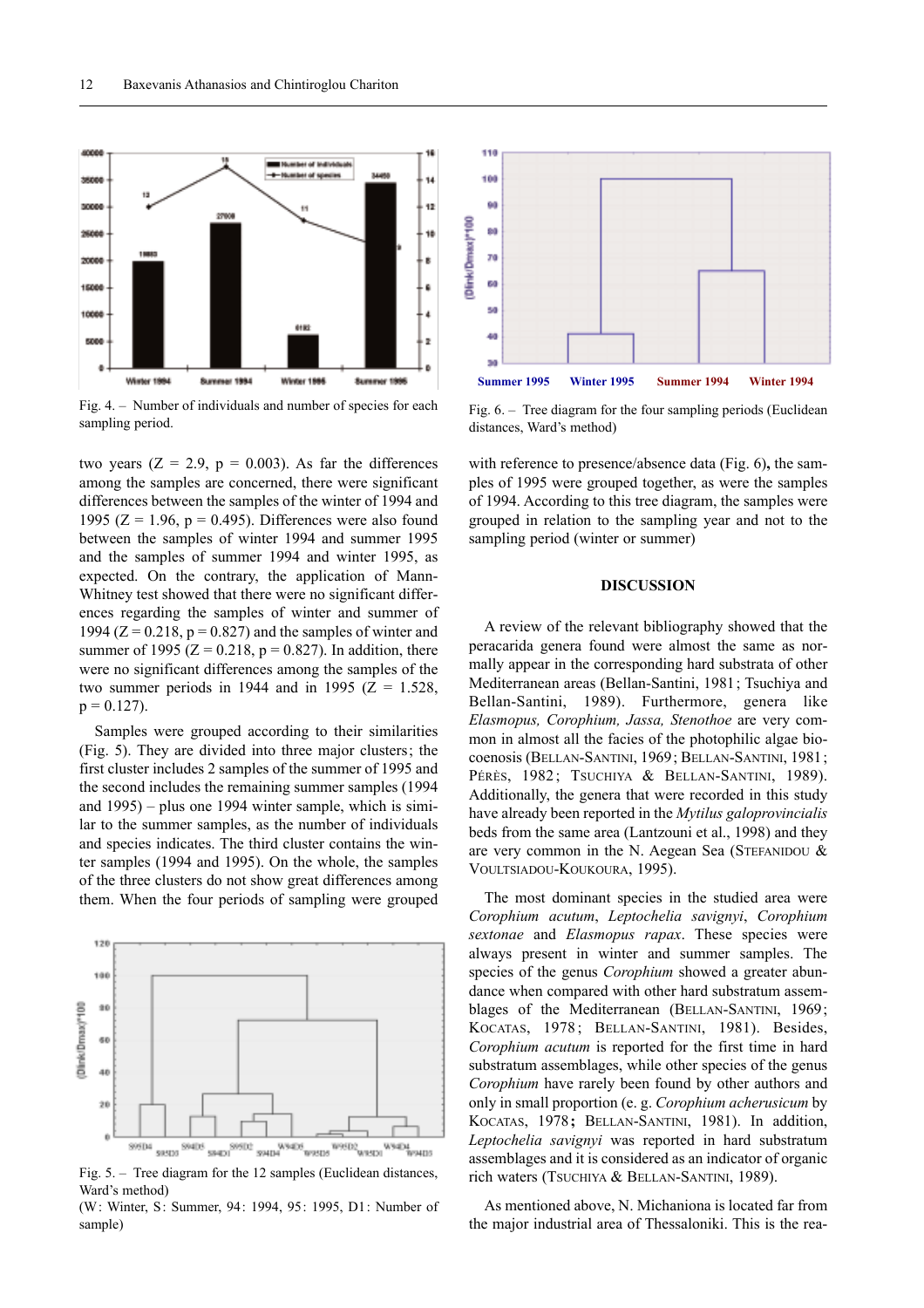son N. Michaniona is not under an imminent pollution impact. River runoffs (especially from the river Axios) are considered as pollution sources in the NW of Thermaikos Gulf. The surface currents transfer organic matter and wastes towards N. Michaniona coast (ANAGNOSTOU et al., 1997; KRESTENITIS et al., 1997).

Most of the samples that were collected in the same sampling period (summer or winter) showed a great affinity. Nevertheless, there is a fluctuation that is due to the diversity of the hard substratum microhabitats (BELLAN-SANTINI, 1969). When the samples were examined as a total and their clustering was based on presence/absence data, greater affinity among the samples of the same year (1994 or 1995) was discovered rather than in the samples of the same sampling period (summer or winter). This fact implies that there was no seasonal alteration in the synthesis of the peracaridean community at the examined time and place. However, such seasonal alterations have been observed in amphipod assemblages associated with *M. galloprovinciallis* beds from Thermaikos Gulf (Lantzouni et al., 1998).

Shannon indices for winter and summer of 1994 were found to be similar to those of other photophilic algae assemblages, such as in Marseille region (Bellan-Santini, 1981). In this study, the highest value of H' index was observed in the summer of 1994 (2.393) and the lowest value in winter of 1995 (1.604). The values of the H' index for non-polluted areas ranged from 2.29 to 2.89 and for polluted ones from 0.87 to 1.70 (Bellan-Santini 1981). There was a sharp decrease of Shannon H' index between the summer of 1994 and the winter of 1995 (Fig. 3). In addition, the number of species was smaller in 1994 than the number of species in 1995 (Fig. 4). Furthermore, the great abundance of certain species in 1995, such as *Corophium acutum*, *Leptochelia savignyi* and *Elasmopus rapax*, indicated a disturbed area (GRAY & MIRZA, 1979). Besides, *Corophium acutum* and *Leptochelia savignyi* are tube-dwellers. Particularly *Leptochelia savignyi* is a characteristic species of organic-rich environments (TSUCHIYA & BELLAN-SANTINI, 1989).

The former changes should be attributed to the construction of the pier, marked as B in Fig. 1b, which took place in 1995. The pier, which is part of a major port, comprises an artificial barrier, which changes the physiognomic aspect of the sampling area and also influences the structure of the peracarida assemblages in hard substratum. This pier affected the hydrodynamic of the region by preventing the movement of currents in the port and allowed the accumulation of organic material sediment. Additionally, changes in the composition of the fauna and the flora due to the influence of human disturbances can be detected in a small period of time (Hargrave and Thiel, 1983; Desrosier et al., 1986).

In conclusion, the sampling before, during and after the construction of man-made installations is highly recommended, so that the evolution of the assemblages can be

observed. The biomonitoring of the hard substratum fauna, especially the peracaridean one, can eventually produce remarkable results as far as the impacts of the human activities are concerned, since Crustacea are one of the most sensitive groups to environmental changes.

### **ACKNOWLEDGEMENTS**

This study was part of a research project financed by the Ministry of Development, General Secretariat for Research and Technology.

#### **REFERENCES**

- ALDENDERFER, M. S., and R.K. BLASHFIELD (1984). *Cluster analysis*, Sage University 07-044: 1-88.
- ANAGNOSTOU, C., E. GEORGAKOPOULOU-GREGORIADOU, A. ZENETOS, E. KAMBERI, A. KARAGEORGIS, C. KONTOJANNIS, K. PAGOU, P. PANAGIOTIDIS, A. PANCUCCI, I. SIOKOU, N. SYMBOURA, I. CHATJANESTIS & R. PSYLLIDOU-GIURA-NOVITS (1997). The state of the marine ecosystem of the bay and the Gulf of Thessaloniki – The reaction capacity of the system. *Proceedings 5th Hellenic Symposium Oceanography and Fishery*, 1: 83-86.
- BELLAN-SANTINI, D. (1969). Contribution à l'étude des peuplements infralittoraux sur substrat rocheux. Travaux de la Station Marine d'Endoume. *Bulletin*, 31 (47): 1-294 p. (These Univ. Aix-Marseille).
- BELLAN-SANTINI, D. (1981). Influence des pollutions sur le peuplement des amphipodes dans la biocénose des algues photophiles. *Tethys*, 10 (2): 185-194.
- CHINTIROGLOU, C. & A. KOUKOURAS (1992). A population of the sea anemone *Anemonia viridis* (Forskal, 1775) and its associated flora and fauna, in the north Aegean Sea. *International Revue der Gesamten Hydrobiologie*, 77: 483-495.
- DAGET, J. (1979). *Les modèles mathématiques en écologie*. Masson, Paris, 172 pp.
- DESROSIERS, G., D. BELLAN-SANTINI & J.-C. BRETHES (1986). Organisation trophique de quatre peuplements de substrats rocheux selon un gradient de pollution industrielle (Golfe de Fos, France). *Marine Biology*, 91: 107- 120.
- GRAY, J. & F. MIRZA (1979). A possible method for the detection of pollution-induced disturbance on marine benthic communities. *Marine Pollution Bulletin*, vol. (10), pp. 142-146
- HARGRAVE, B.T. & H. THIEL (1983). Assessment of pollutioninduced changes in benthic community structure. *Marine Pollution Bulletin*, 14 (2): 41-46.
- HARMELIN, J.G., C. BOUCHON & J.S. HONG (1981). Impact de la pollution sur la distribution des échinoderms des substrats durs en Provence (Méditerranée Nord-Occidentale). *Tethys*, 10 (1): 13-36.
- HONG, J. S. (1983). Impact of the pollution on the benthic community. *Bulletin of the Korean Fisheries Society*, vol. 16,  $No<sub>3</sub>$
- KOCATAS, A. (1978). Contribution à l'étude des peuplements des horizons supérieurs de substrat rocheux du Golfe d'Ismir (Turquie). Ege University, *Fen Faculty Monography Series*, 12: 1-93.